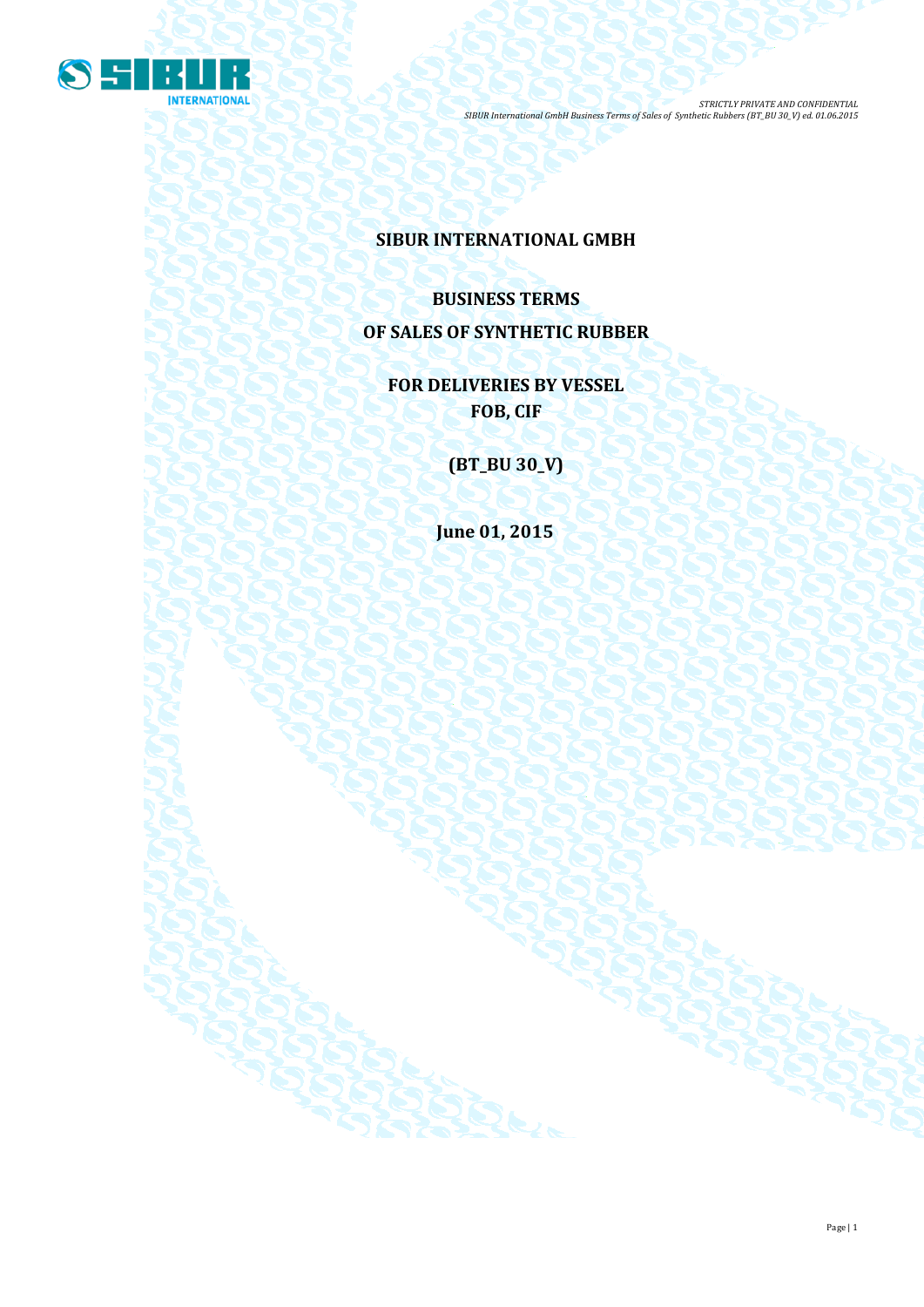

**CONTENTS**

**INTRODUCTORY PROVISIONS** 3

**PARAGRAPH I**

**Goods 3 3** 

**PARAGRAPH II Quality 3**

**PARAGRAPH III Quantity 3**

**PARAGRAPH IV Delivery basis 4 1999 1999 1999 1999 1999 1999 1999 1999 1999 1999 1999 1999 1999 1999 1999 1999 1999 1999 1999 1999 1999 1999 1999 1999 1999 1999 1999 1999 1999** 

**PARAGRAPH V Transportation 6** 

**PARAGRAPH VI Shipment period 7** 

**PARAGRAPH VII Laytime 7 1** *Caption <b>7 Caption* **7** *Caption <b>7 Caption 7 Caption 7 Caption 7 Caption 7 Caption 7 Caption 7 Caption 7 Caption 7 Caption 7 Caption 7 Caption 7 Capt* 

**PARAGRAPH VIII Demurrage 18** 

**PARAGRAPH IX Price 8**

**PARAGRAPH X Payment terms 8** 

**PARAGRAPH XI Responsibilities of the parties 10 PARAGRAPH XII**

**Duration 10**

**ANNEX 1 Contract template 12**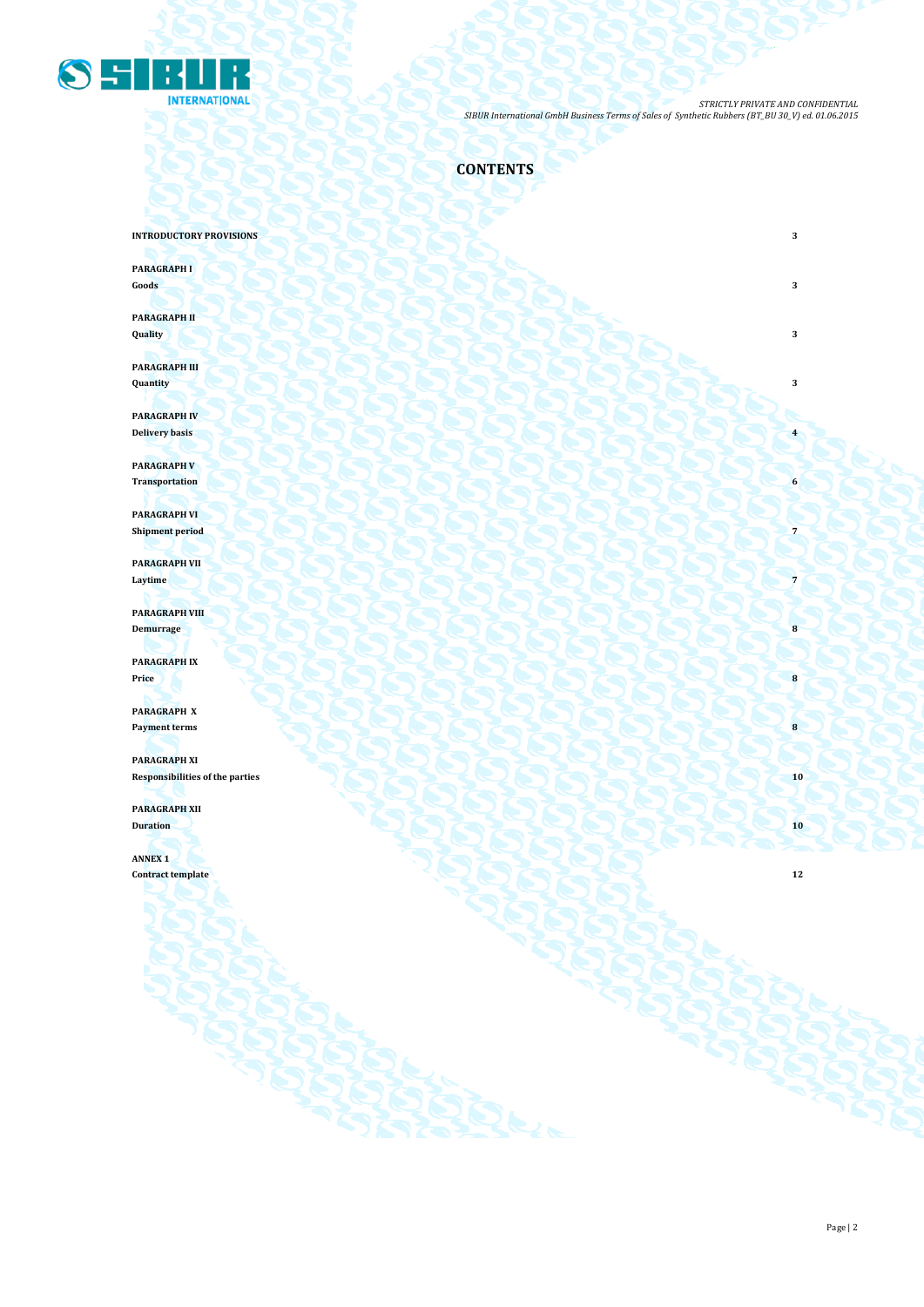

### **INTRODUCTORY PROVISIONS**

- A. These Business Terms ("Business Terms") shall apply to all agreements for sale of goods ("Contract") executed by and between SIBUR International GmbH ("Sibur") and Buyer that incorporate these Business Terms by reference. The version of these Business Terms published by Sibur (whether delivered by Sibur to Buyer before or upon the entry into the Contract or, if not so delivered, then as published on the websit[e http://www.sibur-int.com\)](http://www.sibur-int.com/) as of the date when the Contract takes effect shall apply to the relevant Contract. The Business Terms may be amended, revised, restated or supplemented by Sibur from time to time.
- B. These Business Terms are accompanied and supplemented by the General Conditions of SIBUR International GmbH for sales of petrochemicals and hydrocarbons ("General Conditions"). The version of the General Conditions published by Sibur (whether delivered by Sibur to the Buyer before or upon the entry into the Contract or, if not so delivered, then as published on the website [http://www.sibur-int.com\)](http://www.sibur-int.com/) as of the date when the Contract takes effect shall apply to the relevant Contract. The Parties agree that the General Conditions are incorporated into these Business Terms by reference and that they apply to the Contract.
- C. If there is any conflict, ambiguity or inconsistency between General Conditions, the Business Terms the Contract and/or Incoterms, the order of priority of such documents (from highest to lowest) shall be as follows:
	- 1. the Contract;
	- 2. the Business Terms;
	- 3. the General Conditions; and
	- 4. Incoterms
- D. All terms used, but not defined herein shall have the respective meanings set forth in the Contract and/or the General Conditions, and/or Incoterms.

### **PARAGRAPH I GOODS**

1.1. Seller shall deliver the Goods to Buyer in accordance with the Contract.

### **PARAGRAPH II QUALITY**

- 1.1 The quality of the Goods shall be confirmed by a Certificate of Quality issued by the Seller or by the Manufacturer of the Goods, and/or the Inspector's Report (as the case may be).
- 1.2 The Buyer, upon the Seller's prior written request, shall send to the Seller the samples of the Goods for testing. The Seller may at its own discretion perform such testing based on the TU and ASTM methods or initiate an inspection in accordance with the Section 2.3. hereof. In the event either Party does not agree with the results of the test(s) made by the Seller in accordance with this Section 2.2, the quality inspection shall be determined by an independent Inspector in accordance with Section 2.3. hereof.
- 1.3 Unless otherwise agreed by the Parties in the Contract, the quality inspection shall be performed at the Place of Shipment by an Inspector of an internationally recognised inspection company mutually agreed between the Parties and in accordance with the standard practice (i) at the place of the inspection or (ii) of the Inspector if there is no standard practice at the place of inspection.
- 1.4 The inspection results shall be documented in the Inspector's Report and shall be conclusive and binding on the Parties for invoicing purposes, and for quality purposes and shall be final and binding for both Parties, except in case of fraud or manifest error.
- 1.5 In the event that the quality of the Goods does not conform with the contractual Specification, the Parties shall discuss the Buyer's remedies for such non-conforming the Goods. The remedies may include, for example, a

#### *STRICTLY PRIVATE AND CONFIDENTIAL SIBUR International GmbH Business Terms of Sales of Synthetic Rubbers (BT\_BU 30\_V) ed. 01.06.2015*

price adjustment for the Goods. The outcome of the Parties' discussion shall be documented in a written Amendment to the Contract.

- 1.6 The costs of the inspection (under paragraph 2.3) shall be equally shared between the Seller and the Buyer. Any other inspections and related services, if required by the Buyer, shall be performed at the Buyer's sole expense.
- 1.7 The Party initiating the inspection shall ensure that the Inspector issues the Inspector's Report to the Seller and the Buyer as soon as practicable and retains samples taken for at least 90 (ninety) Days from the date of inspection. 1.8 Claims.
	- Unless otherwise specified in the Contract claims if any on quality of the Goods to be provided by the Buyer to the Seller according to Part II of the General Conditions.

### **PARAGRAPH III QUANTITY**

- 3.1. Unless the Contract provides otherwise, the quantity inspection (if any) shall be determined at the Place of Shipment by an Inspector of an internationally recognized inspection company mutually agreed by the Parties and in accordance with the standard practice (i) at the place of the inspection or (ii) of the Inspector if there is no standard practice at the place of inspection. The Transport Document quantity of the goods shall be stated based on the Inspector's Report.
- 3.2. If the Inspector determines that the quantity of the Goods does not conform with the quantity stated in the Transport Document for more than 0.5 % (zero point five per cent) (the "Permitted Deviation") the Goods shall be accepted by the value defined by the Inspection with issuance of the respective off-loading acts signed by such Inspector. The Parties acknowledge and agree that in no event shall the Seller be considered to be in breach of its obligations in respect of the delivery of the Goods concerning any quantity deviation below the Permitted Deviation and the Buyer shall not be entitled to claim any losses, or liquidated damages, or any other claims resulting from such deviation . All claims concerning quantity deviation in excess of 0.5 % (zero point five per cent) shall be submitted by the Buyer according to paragraph 4 hereof.
- 3.3. Unless the Contract provides otherwise, the Planned Contract Quantity and/or the Planned Monthly Quantity specified (as the case may be) shall be subject to a tolerance of  $+/- 10$  % (plus/minus ten per cent) to be determined in the Seller's sole discretion.
- 3.4. The Actual Contract Quantity and/or Actual Monthly Quantity delivered under the Contract shall be equal to the quantity specified in the Transport Document.
- 3.5. The Actual Contract Quantity shall be the basis for determining the Total Goods Value.
- 3.6. The Actual Contract Quantity or the Actual Monthly Quantity (as appropriate) may deviate by not more than ten per cent (10 %) of the Planned Contract Quantity or the Planned Monthly Quantity respectively without giving rise to any right of Buyer to claim that Seller must meet the Planned Contract Quantity or the Planned Monthly Quantity specified in the Contract, and/or take back any surplus quantities to the Planned Contract Quantity or the Planned Monthly Quantity specified in the Contract as appropriate.
- 3.7. In the event that the Seller is not able to deliver the Planned Monthly Quantity or the Planned Contract Quantity of the Goods within specified period because of the reduction of the Manufacture production capacity, provided that the Seller informed the Buyer of this reasonably in advance, the Parties shall mutually agree delivery terms for the outstanding quantity of the Goods. The Seller's suggestions shall be taken into account and the Parties agree that the Seller will not be obliged to deliver in excess of the production capacity of the Manufacture. The Parties acknowledge that the remedy provided in this paragraph will be the sole remedy that the Buyer will have in the event the Seller is not able to deliver the Planned Monthly Quantity or the Planned Contract Quantity of Goods during the relevant period.
- 3.8. In the event that the Buyer orders less Goods than the Planned Monthly Quantity or the Planned Contract Quantity for a relevant period, the Seller at its own discretion may either: (i) agree to deliver the outstanding quantity of the Goods in the next period (the delivery schedule shall be decided by the Seller taking into account the Buyer's suggestions); or (ii) request the payment of 10% (ten per cent) of the Price of the outstanding quantity of the Goods as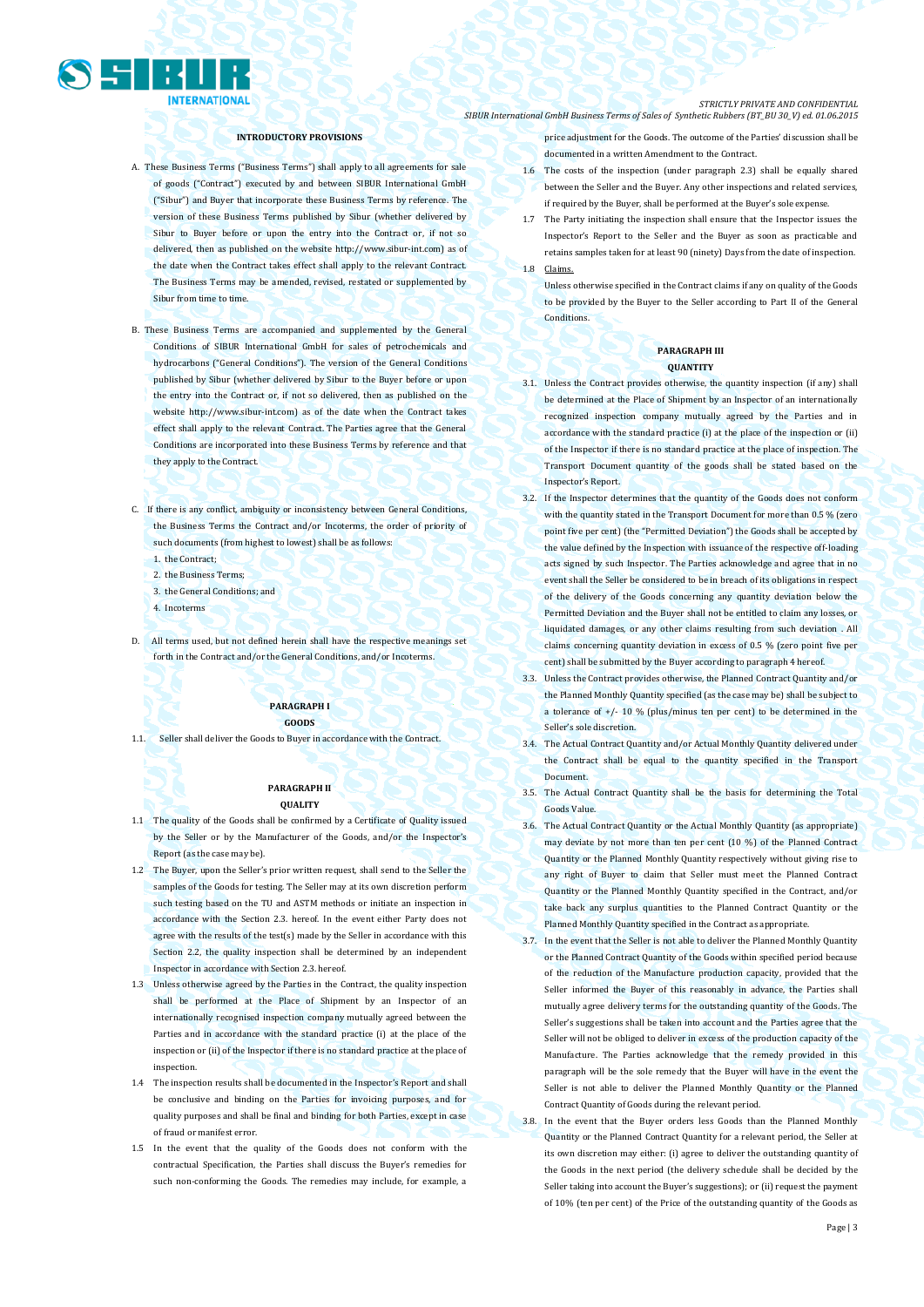liquidated damages (the Parties agree that the above amount is a genuine preestimate of loss the Seller will suffer if the Seller delivers a quantity of Goods less than the Planned Monthly Quantity or the Planned Contract Quantity. Without prejudice to the above, if the amount of actual damages exceeds the stated liquidated damages, the Seller may claim the actual amount of damages without limitation). The Seller shall notify the Buyer the option it chooses to proceed in writing. However, failure to notify will not waive the Seller's rights of remedy.

### 3.9. Deviation from the Planned Amount of the Goods

a) In case the Actual Contract Quantity or the Actual Monthly Quantity (as the case may be) is in excess of 100% (one hundred per cent) but less than or equal to 110% (one hundred and ten per cent) of the Planned Contract Quantity or the Planned Monthly Quantity respectively, the Buyer shall pay the outstanding balance within 5 (five) Days of receipt of an appropriate invoice from the Seller.

In case the Actual Contract Quantity or the Actual Monthly Quantity (as the case may be) is less than 100% (one hundred per cent) but in excess of or equal to 90% (ninety per cent) of the Planned Contract Quantity or the Planned Monthly Quantity respectively, the Seller may, in its own discretion, either: (i) meet the Planned Contract Quantity or the Planned Monthly Quantity (as the case may be) in further Shipments, or (ii) repay to the Buyer the Prepayment paid by the Buyer for the Goods not delivered within 3 (three) Days after the execution of the respective Verification Act (option (ii) is not applicable to post payment of the Goods); or (iii) apply such amount of the Prepayment paid by the Buyer for the Goods not delivered to the further Shipments (if applicable). The Buyer's rights set forth in this paragraph shall be the Buyer's sole and exclusive remedy for such Shipment, howsoever caused, always excepting fraud, and the Seller shall have no other liability to the Buyer whatsoever.

c) In the event that the Actual Contract Quantity or the Actual Monthly Quantity (as the case may be) is in excess of 110% (one hundred and ten per cent) of the Planned Contract Quantity or the Planned Monthly Quantity respectively, the Buyer may, in its own discretion: (i) return any quantity in excess of 110% (one hundred and ten per cent) of the Planned Contract Quantity or the Planned Monthly Quantity respectively to the Seller at the Seller's expense, or (ii) to retain any Goods quantity in excess of 110% (one hundred and ten per cent) of the Planned Contract Quantity or the Planned Monthly Quantity respectively upon its agreement to pay the Price for the entire quantity taken provided that any of such Buyer's decisions shall be made within 1 (one) Day after Delivery Date of the respective Goods. The payment for such Goods shall be made by the Buyer within 5 (five) Days of the date of the Seller's invoice

d) In the event that the Actual Contract Quantity or the Actual Monthly Quantity (as the case may be) is less than 90% (ninety per cent) of the Planned Contract Quantity or the Planned Monthly Quantity respectively, the Buyer may require the Seller to pay to the Buyer direct losses incurred by the Buyer, provided that such direct losses are evidenced by sufficient documentation. Such payment shall be made within 7 (seven) Days after the execution of the respective Verification Act by the Parties. The Parties agree that in any case, the maximum amount of direct losses may not exceed 10% (ten per cent) of the Price of the Goods which were not delivered. The Buyer's rights set forth in this paragraph shall be the Buyer's sole and exclusive remedy for such short delivery, howsoever caused, always excepting fraud, and the Seller shall have no other liability to the Buyer whatsoever.

e) In the event that the Actual Contract Quantity or the Actual Monthly Quantity (as the case may be) is in excess of 110% (one hundred and ten per cent) of the Planned Contract Quantity or the Planned Monthly Quantity respectively and the Buyer fails to state its intention to return excess the Goods within the period specified above, the Buyer will be deemed irrevocably to have retained the excess the Goods and will accordingly pay for the excess the Goods retained within 5 (five) Days of the date of the Seller's invoice.

In the event that the Actual Contract Quantity or the Actual Monthly Quantity (as the case may be) is less than 90% (ninety per cent) of the Planned Contract Quantity or the Planned Monthly Quantity respectively and the Buyer fails to state request to compensate within 10 (ten) Days after the Delivery Date, the Buyer will be deemed irrevocably agreed with the Seller's obligation

#### *STRICTLY PRIVATE AND CONFIDENTIAL SIBUR International GmbH Business Terms of Sales of Synthetic Rubbers (BT\_BU 30\_V) ed. 01.06.2015*

to meet the Planned Contract Quantity or the Planned Monthly Quantity respectively (as the case may be) in further deliveries.

3.10. Claims.

Unless otherwise specified in the Contract claims if any on quantity of the Goods to be provided by the Buyer to the Seller according to Part II of the General Conditions.

### **PARAGRAPH IV DELIVERY BASIS**

### **4.1. General Delivery Terms.**

The Seller shall use its reasonable endeavours to dispatch the Goods on the definite date or in any Day within the Shipment period (as the case may be) as specified in the Contract, but the time of dispatch shall not be of the essence. The Seller shall notify the Buyer immediately if the time of dispatch for the Goods cannot be met; in such a case the Parties shall re-schedule in good faith. **4.2. Transfer of risk and title.** 

The risk and title to the Goods shall transfer from the Seller to the Buyer at the Delivery Date, unless otherwise provided in the Contract. The Parties agree that the transfer of risk of loss or damage, and title to, the Goods is not conditional upon delivery of the Transport Document or any other documentation. Neither the time, method, nor the place of payment, method of transportation, form of Transport Document, manner of consignment nor place of acceptance of the Goods shall alter the foregoing.

#### **4.3. The Seller's right to refuse.**

The Seller may refuse to deliver the Goods at any time to if:

a) the delivery under an intended or customary route to the Place of Destination becomes impracticable for any reason whatsoever beyond the Seller's control;

b) the cost of the delivery to the Place of Destination (including Taxes) and/or insurance, if applicable, has been significantly increased (more than by 20 (twenty)% within 1 (one) month), which at the time of entry into the Contract could not be expected by the Seller; and/or

c) importation of the Goods at the Place of Destination is prohibited under the laws of the country in which such the Goods were produced, or by regulations, rules, directives or guidelines applied by the government of that country or any relevant agency thereof; and/or

d) the country, state, territory or region at which the Place of Destination becomes a country affected by Sanctions,

Should the Seller agree to undertake or complete the delivery under an alternative route or at an alternative Place of Destination nominated by the Buyer and accepted by the Seller (which acceptance shall not be unreasonably withheld), or under changed circumstances as the case may be, the Buyer shall reimburse the Seller for any additional costs and/or expenses incurred by the Seller.

### **4.4. CIF**

*This paragraph 4.4 shall be applied to the Contract providing CIF as delivery basis.*

#### 4.4.1.Delivery Date

The Delivery Date shall be the moment when the Goods have been loaded on board of the nominated Vessel by customary means of the loading port at the Place of Shipment which date is set in the Bill of Lading.

### 4.4.2. Delivery terms

a) Indicative dates of arrival. Where the Seller expressly or impliedly provides the Buyer with a date or a range of dates within which a nominated Vessel shall arrive at the Place of Destination. These shall be indicative only, made by the Seller as an honest assessment without guarantee. The Seller shall not assume any responsibility for the arrival of the Goods at the Place of Destination in the indicated period.

b) If applicable, the Nomination shall be made in accordance herewith. c) Where the Seller expressly or impliedly provides the Buyer with a date or a range of dates within which a nominated Vessel shall arrive at the unloading port these shall be indicative only, made by the Seller as an honest assessment without guarantee. The Seller shall not assume any responsibility for the delivery of the Goods at the unloading port in the indicated period.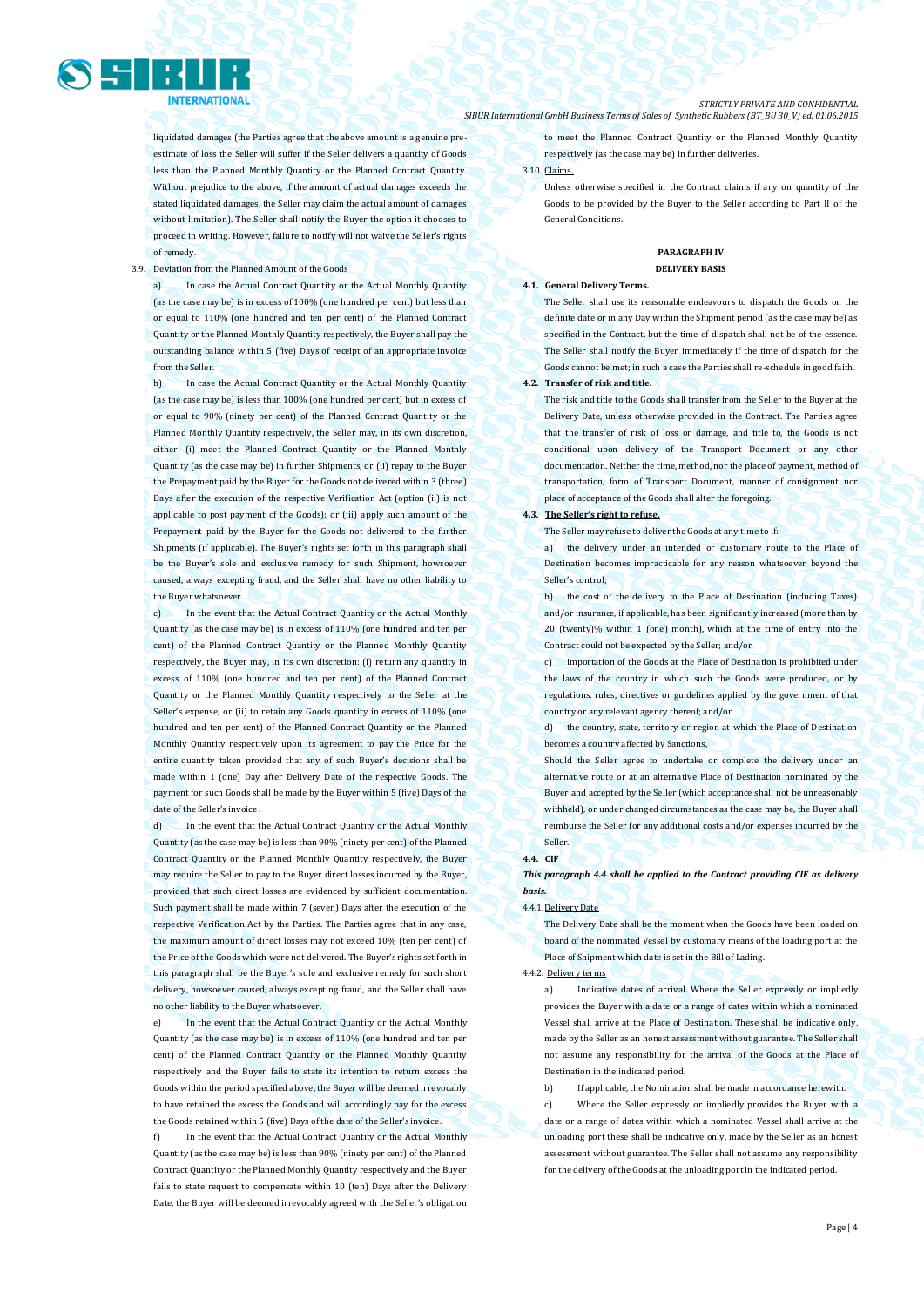

d) Immediately upon, but not later than one Day from, the receipt of the Seller's Nomination, the Buyer shall provide the Seller with the following information:

- full written instructions regarding the particulars for the Bills of Lading (consignee, contact details and address of the authorized person);
- other information necessary for the delivery and reasonably required
- by the Seller (number of the copies, addresses, etc.);

 other information which may be required or at the Place of Shipment, Place of Destination and/or by the Seller.

The Seller shall have the right to issue its own instructions if the Buyer fails to provide such instructions and/or information required by this paragraph. Any delays or time lost caused by any failure of the Buyer to comply with this paragraph shall count as laytime or time on demurrage.

### 4.4.3. Charterparty Conditions

The Seller may arrange transportation under the Bill of Lading which incorporates charterparty conditions normally in use for Vessels. Without prejudice to the generality of the foregoing, such conditions shall be deemed to include:

the provision that the Goods shall be unloaded from the Vessel at the Buyer's expense unless the Seller informed the Buyer reasonably in advance that the Seller bears the unloading costs; and

ii. the provision that where, at any time:

• importation of the Goods at the Place of Destination is prohibited under the laws of the country in which such the Goods were produced, or by regulations, rules, directives or guidelines applied by the government of that country or any relevant agency thereof; and/or

 the country, state, territory or region at which the Place of Destination becomes a country affected by the Sanctions,

the Goods shall be unloaded at an alternative safe port nominated by the Buyer that is not subject to any such prohibition and that is acceptable to the Seller (which acceptance shall not be unreasonably withheld) and the Buyer shall bear all and any costs (if any) involved in the Vessel's reaching such alternative Place of Destination and/or in the unloading of the Shipment at such place.

#### $4.4.4.$

Where necessary, the Seller shall provide the Buyer with reasonable support in acquisition of all appropriate licenses and clearances for the unloading of the Goods; provided that the Buyer shall reimburse the Seller's costs and expenses arising out of or in connection with such support.

### 4.4.5.Taxes prior to delivery

All taxes, customs and other duties and fees incurred as a result of the conclusion and execution of the Contract which are levied on the Goods prior to delivery or required for the dispatch of the Goods outside the customs territory of the Russian Federation will be paid by the Seller.

#### 4.4.6.Taxes after delivery

Unless otherwise expressly agreed by the Parties in the Contract, the Buyer shall pay all taxes, customs and other duties and fees incurred as a result of or in connection with the conclusion and execution of the Contract if any, after delivery.

#### **4.5. FOB**

*This paragraph 4.5 shall be applied to the Contract providing FOB as delivery basis.* 

### 4.5.1.Delivery Date

4.5.2.The Delivery Date shall be the moment when the Goods have been loaded on board of the nominated Vessel by customary means of the loading port at the Place of Shipment which date is set in the Bill of Lading.

#### 4.5.3.Delivery terms

a) The unloading of the Goods is the Buyer's sole responsibility and shall not prejudice completed delivery of the Goods by the Seller.

b) The time required by the Vessel to clean the tanks or otherwise prepare the Vessel for the loading of the Goods or start the transportation shall not be included in the laytime.

c) The Buyer provides the Seller with full and timely information about the Vessel and the Place of Destination, including but not limited to the required documents, the mode of operation. The named information is to be provided to the Seller via facsimile or by other means agreed upon by the Parties, at least 5

#### *STRICTLY PRIVATE AND CONFIDENTIAL SIBUR International GmbH Business Terms of Sales of Synthetic Rubbers (BT\_BU 30\_V) ed. 01.06.2015*

(five) Business Days prior to each scheduled Date of Shipment of the Goods by the Seller.

### The information must include:

- i. the name of the Place of Destination (loading port);
- ii. the identity of the expected arrival terminal(s) at loading port;
- iii. the name of the Vessel and Vessel's master contact information; and
- iv. any other information requested by the Seller.

d) Should the Buyer fail to timely submit the named information, the Seller is not required to initiate the transportation and delivery of the Goods, which will not constitute a waiver of the Buyer's breach of Contract. Any delays in delivery of the Goods which result from inaccuracies of provided information will be on the account of the Buyer and shall not be viewed as breach of the Contract by the Seller.

- e) The Nomination, if applicable, shall be made in accordance herewith.
	- The information on the Vessel to be submitted by the Buyer shall include: i. name of the Vessel, date built, flag;
	- ii. position at 10:00 gmt on the date of Nomination and ETA loadport;
	- iii. deadweight:
	- iv. draft;
- v. length and width;
- vi. ballast type;
- vii. type of hull;
- viii. cp speed:
- ix. three previous cargoes;
- demurrage rate;
- xi. Vessel's approvals;
- xii. ship's agents loadport; and
- xiii. details of any other cargo on board and conditions of segregation.

The substitution of the nominated Vessel shall be subject to acceptance by the Seller and loading terminal.

### 4.5.4.Notice of Readiness (NOR)

ETA.

a) The Buyer shall arrange for the master of the Vessel loaded under the Contract to advise telegraphically to Seller's local representative about the following notices within the limits specified:

- i. At least 72 (seventy-two) hours before arrival to advise ETA.
- ii. At least 48 (forty-eight) hours before arrival to confirm or amend ETA.
- iii. At least 24 (twenty-four) hours before arrival to confirm or amend
- iv. On arrival to advise the exact time of arrival.

b) Upon arrival of the Vessel at the customary anchorage of the Place of Destination, the master of the Vessel or his local representative shall give Seller's local representative a written NOR evidencing the Vessel's readiness to load the Goods. Such NOR shall not be given until the Vessel has clean tanks ready for loading and has received all clearances required by Customs and/or other local government authorities.

c) The Buyer shall ensure that the Vessel and its master shall comply with the rules and regulations at Place of Destination. All damage which may occur to the Vessel, port infrastructure, surroundings and people for the reason of such non-compliance shall be on account of the Buyer alone.

d) If the Vessel tenders NOR at the Place of Destination before the first Day of the loading date-range allocated to that Vessel, it can be given a loading berth as soon as possible but without commitment or obligation by the Seller to load immediately and laytime shall begin on commencement of loading or at 06:00 hours a.m. local time on the first Day of the loading date-range, whichever occurs first.

e) If the Vessel tenders NOR after the loading date-range as well as if the Vessel is not ready (not suitable) for loading of the Goods, the Seller shall not be obligated to load the Goods which should have been loaded on such Vessel, unless the Seller specifically agrees to do so, in which case laytime shall begin when Vessel is all fast at berth.

f) In case the Vessel has not arrived at the port within the agreed delivery range, as well as if the Vessel is not ready (not suitable) for loading of the Goods but the Seller agrees to deliver the Goods, laytime shall commence when Vessel is all fast at berth.

g) If the Buyer fails to submit notifications and NOR when due, the Seller shall not be responsible for any eventual demurrage at loading port.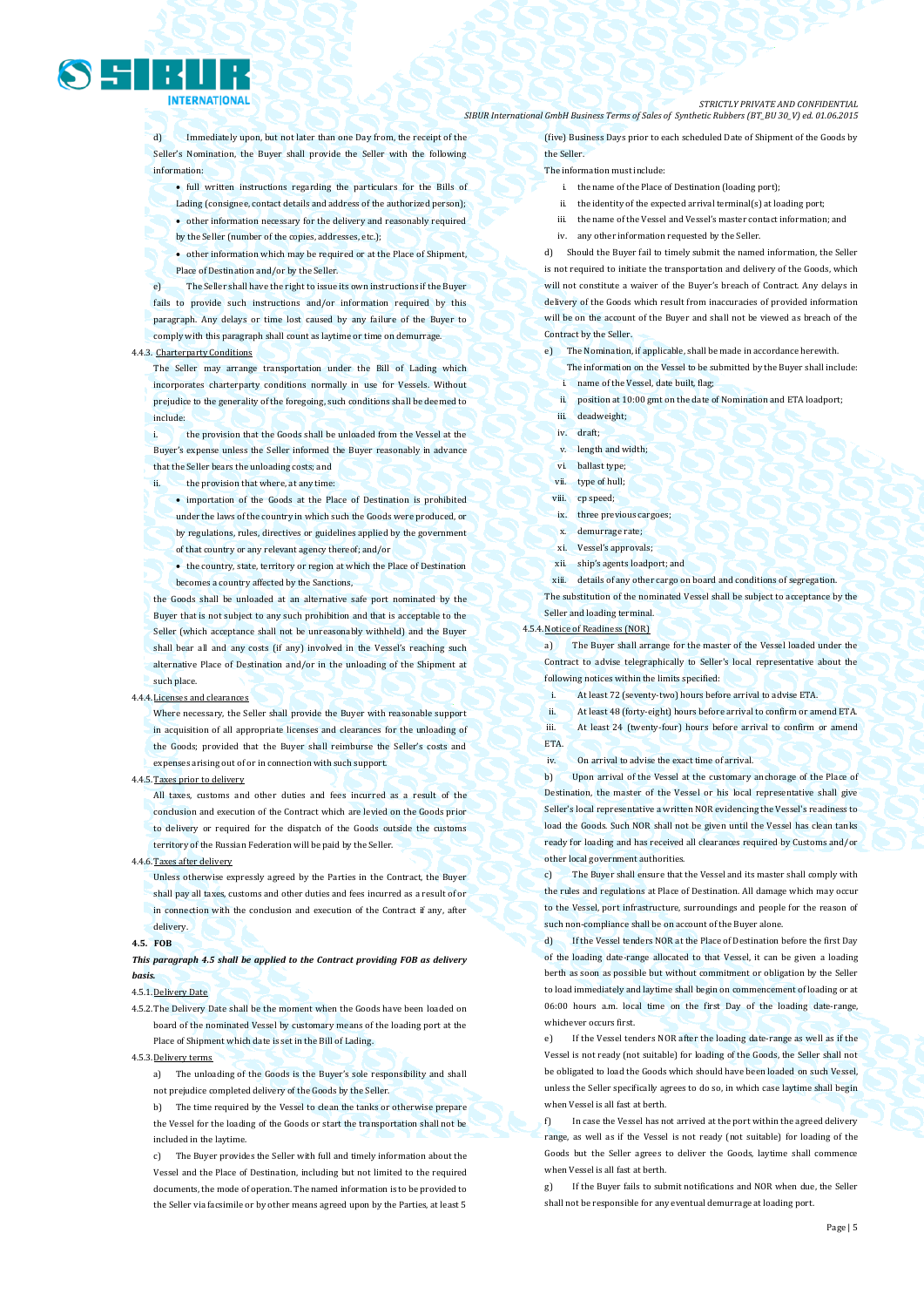

h) The Parties shall obtain any licenses, permits and documents which are necessary for successful import and export clearance of the Goods.

- i) Export permits shall be timely obtained by the Seller.
- j) Import permits shall be timely obtained by the Buyer.
- k) All delays for the reason of absence of custom clearance shall be at the expense of the liable Party.

#### 4.5.5.Taxes prior to delivery

All taxes, customs and other duties and fees incurred as a result of the conclusion and execution of the Contract which are levied on the Goods prior to delivery or required for the dispatch of the Goods outside the customs territory of the Russian Federation will be paid by the Seller.

### 4.5.6.Taxes after delivery

Unless otherwise expressly agreed by the Parties in the Contract, the Buyer shall pay all taxes, customs and other duties and fees incurred as a result of or in connection with the conclusion and execution of the contract if any, after delivery .

### 4.5.7.Deadfreight

Only deadfreight through the Seller's fault will be compensated by the Seller. If the Buyer requires the Seller to compensate for the deadfreight it shall provide the Seller with a relevant claim accompanied by all documents substantiating the Buyer's costs and expenses. Only reasonable deadfreight will be compensated.

### **PARAGRAPH V TRANSPORTATION**

5.1. **General conditions of transportation**

a) Transport Document under the Contract shall be the Bill of Lading (or "B/L" or "BL" or "BOL").

b) Delivery of the Goods shall be immediately followed and witnessed by presentation by the Seller to the Buyer or Carrier, or the Buyer's representative of a valid Transport Document. Such document shall be signed and marked by the Seller and Carrier at the place of loading and shall be deemed conclusive proof of delivery by the Seller.

The Buyer warrants that the Place of Destination is (i) reachable by the agreed means of Transport and (ii) suitable and equipped, if necessary, for unloading of the Goods.

### 5.2. **Special conditions of transportation**

5.2.1.Where the Seller expressly or impliedly provides the Buyer with a range of dates within an agreed period of arrival of the Vessel at Place of Destination, the delivery of the Goods may be performed on any of the dates provided.

5.2.2.On the next Day after dispatch of the Goods the Seller shall provide the Buyer with all information necessary for unloading of the Goods:

- a) the Contract reference number;
- b) the name of arriving Vessel, from which the Goods must be unloaded;
- c) description of the Goods and their Bill of Lading quantity;
- d) estimated Time of Arrival and date of Bill of Lading;
- e) number of copies of Bill of Lading; and

f) details of any other cargo on board of the Vessel, if it can have any influence on unloading of the Goods process.

5.2.3.Where the Buyer charters the Vessel, the Buyer shall ensure the Vessel's fitness and cleanliness is satisfactory for delivery of the Goods in time and without affecting their quality. The cleanliness shall be evidenced by an appropriate certificate issued by Saybolt, SGS or other reliable body. However, it does not preclude the Seller to conduct an inspection of the Vessel and suspend the Goods' loading if there are reasonable doubts in the Vessel's condition. In this case the Parties shall promptly initiate an independent inspection, splitting relevant costs evenly. If the Vessel is found unsatisfactory, the Buyer may either: (i) clean the Vessel or (ii) substitute the Vessel with a satisfactory one or (iii) request to proceed with loading taking all risks related to adverse effect on the Goods. Option (iii) is allowed only upon the Seller's consent. Any related costs and expenses shall be borne by the Buyer or compensated in full by the Buyer to the Seller, including, without limitations, the Seller's costs and expenses related to delay in the delivery of the Goods.

5.2.4.The Buyer warrants that:

#### *STRICTLY PRIVATE AND CONFIDENTIAL SIBUR International GmbH Business Terms of Sales of Synthetic Rubbers (BT\_BU 30\_V) ed. 01.06.2015*

a) the unloading port and unloading terminal, indicated as the Place of Destination, shall comply and shall remain fully compliant with the requirements of the ISPS Code;

- b) the Buyer shall provide a safe port and safe berth for the Vessel and the Vessel shall, when fully laden, be able to safely reach, lie at, unload the Goods at, and depart from, the unloading terminal, always safely afloat, free from air draft and other physical restrictions and without causing damage to the unloading terminal, rivers, canals, shores, berths, docks, jetties, surroundings, environment and people.
- 5.2.5.The Buyer shall be liable for and shall indemnify the Seller in respect of any loss or damage, including but not limited to any liability for damage to the Vessel, the berth, terminal, rivers, canals, shores, berths, docks, jetties, surroundings, environment and people, additional freight costs or any deviation costs or any demurrage or detention, or expenses arising out of and in relation to any failure of the Buyer to comply with subsection 5.2.4. Any costs or expenses arising out of or related to security regulations or measures required at the Place of Destination by the unloading port or facility or any relevant authority in accordance with the ISPS Code, if applicable, (including but not limited to, security guards, launch services, tug escorts, port security fees or Taxes and inspections;) and any delays caused by any additional or special security measures, inspections or other action required at the Place of Destination by the unloading port or facility or any relevant authority as a result of the nominated Vessel's previous ports of call, shall be borne by the Buyer and such time shall count as laytime or time on demurrage.

#### 5.2.6.Nomination

a) The Party chartering the Vessel shall not later than 5 (five) Days prior to the first Day of the laytime at loading port, nominate for the other Party's acceptance (and such acceptance not to be unreasonably withheld) the Vessel which is to be loaded with the Goods for each scheduled Shipment (the "Nomination").

- b) The Nomination shall include:
	- i. the Contract reference number;
	- the name of the Vessel on which the Goods will be loaded;
- iii. a description of the Goods and approximate quantity or the Bill of Lading quantity (if available);
- iv. ETA of the Vessel;
- v. the Vessel(s) loading laytime;
- vi. details of any other cargo on board or to be loaded on board if loading a part of cargo;
- vii. details of the last 3 (three) cargoes of the Vessel and such cargoes shall be of a nature, which are unlikely to have an adverse effect on the quality of the Goods; and
- viii. details of the agent at the Place of Destination (if available).

c) The acceptance or reasonable rejection of the Vessel shall be advised by the consenting Party as soon as possible, however not later than 12 (twelve) hours upon receipt of such Nomination.

d) Unless otherwise specified herein, the nominating Party may substitute any Vessel named in the Nomination not later than 5 (five) Days prior to the first Day of the ETA at the loading port. Such substitution shall always be subject to the requirements that a Vessel of a similar size be provided and that the quantity to be loaded shall not, without prior written consent of the other Party, differ by more than the Permitted deviation from the quantity of the Goods as provided in the paragraph 6.2 hereof from the quantity specified in the Nomination. Where a Vessel is substituted, the nominating Party shall send to other Party a revised Nomination in the form set out above.

5.2.7.NOR

Upon arrival of the Vessel at the Place of Destination (the unloading port or customary anchorage or area or such other place as the Vessel may be ordered to await unload) or other closest possible point to the Place of Destination, the Vessel shall tender its notice of readiness (NOR). The Buyer is obliged to ensure his timely presence at the Place of Destination at the Delivery Date for unloading of the Goods.

The Buyer's (or the Buyer's representative / agent's) absence at the Place of Destination shall not prejudice the fact that the Seller had successfully performed delivery of the Goods for the purpose of the Contract.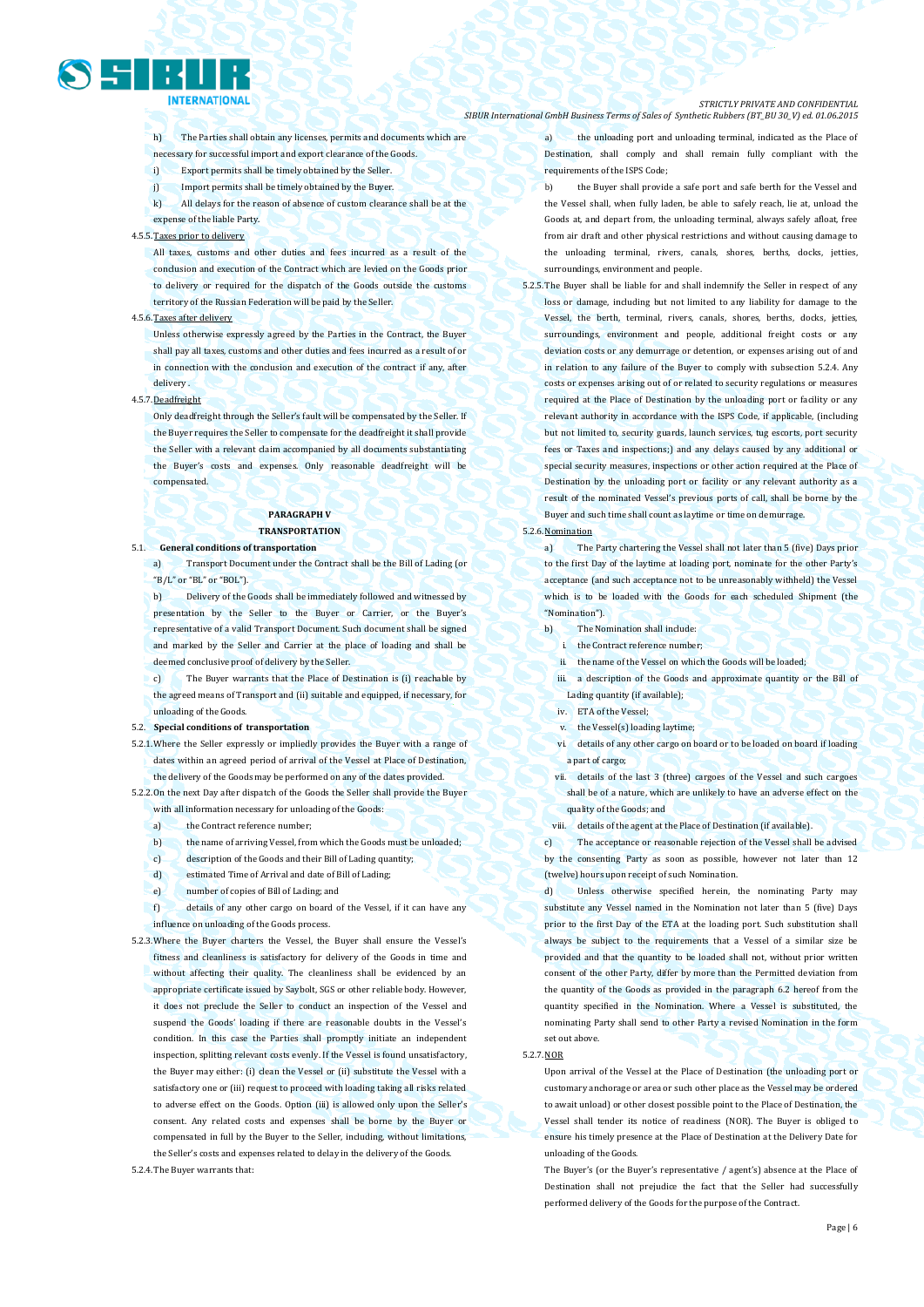7.4. For the purpose of calculating laytime, loading and unloading of the Goods

Page | 7

*STRICTLY PRIVATE AND CONFIDENTIAL SIBUR International GmbH Business Terms of Sales of Synthetic Rubbers (BT\_BU 30\_V) ed. 01.06.2015*

### 5.2.8. The Buyer's Right to Require

Where the Buyer, by written instruction to the Seller, requests that the Vessel: a) co-mingles different grades of the Goods belonging to the Buyer; and/or

- b) otherwise breaches the Vessel's natural segregation; and/or
- c) dopes the Goods by introducing additives after loading; and/or
- d) adds dye to the Goods after loading; and/or
- e) performs on board blending of the Goods; and/or
- f) carries additives/dye in drums on deck; and/or

g) carries out such other cargo operation as the Buyer may reasonably require and always providing that the Vessel is capable of performing such operations and that such operations are within the scope of the charterparty conditions or otherwise agreed by the Vessel's owners,

then the Buyer shall indemnify and hold the Seller harmless against any liability, loss, damage, delay or expense that the Seller may sustain by reason of complying with the Buyer's request. The indemnity given by the Buyer to the Seller shall be no less in scope than the indemnity required by the Vessel's owners to comply with the Buyer's request.

### 5.2.9.The Seller's Right to Refuse

The Seller reserves the right to refuse at any time:

a) to direct any Vessel to undertake or to complete the voyage to the Place of Destination if such Vessel is required in the performance of the Contract, in the Seller's opinion, to risk its safety or to risk ice damage, or to transit or to proceed or to remain in waters where there is war (whether declared or not), terrorism, piracy or threat thereof; or

b) to direct the Vessel to undertake the voyage to the intended Place of Destination if such Vessel is required in the performance of the Contract to transit waters, which in the Seller's reasonable opinion, would involve abnormal delay; or

c) to undertake any activity in furtherance of the voyage which in the opinion of the Vessel's master could place the Vessel, its cargo or crew at risk. If the Seller agrees to direct the Vessel to undertake or to complete a voyage as referred to in this paragraph, the Buyer undertakes to reimburse the Seller, in addition to the Total Goods Value payable under the Contract, for all costs incurred by the Seller in respect of any additional, freight, demurrage, insurance premium and any other sums that the Seller may be required to pay to the Vessel's owner including but not limited to any sums in respect of any amounts deductible under such owners' insurance and any other costs and/or expenses incurred by the Seller.

#### 5.2.10. Ice Clause

a) In case of ice at the Place of Destination or on the voyage to the Place of Destination which directly prevents or hinders safe navigation, the Vessel may only follow a path cut by ice breakers, provided that the master considers such navigation safe. Under no circumstances will the Vessel be obliged to force a path through the ice. If required, the Buyer shall, at its own expense, place icebreakers at the Vessel's disposal.

- b) The Buyer shall reimburse the Seller for:
	- i. any additional insurance premium incurred;

ii. the cost of any ice damage incurred less any sum which is recovered under the applicable insurance policy or policies; and

iii. any charter hire paid by the Seller for the period of repair necessitated by ice damage, including hire paid by the Seller for the Vessel's deviation to the repair yard.

c) In the event that the Place of Destination is inaccessible due to ice, or in the event that the master deems the Vessel to be at risk of being unable to leave the Place of Destination due to ice, the Vessel will proceed to the nearest ice-free position and request revised orders. Immediately upon receipt of such request, the Buyer shall nominate an alternative ice-free and accessible port or facilities for receiving the Goods, provided that if the Place of Destination is a loading port then such an alternative ice-free and accessible port or facilities shall be agreed with the Seller. Any additional freight, expenses, demurrage and/or dues incurred as a result of such revised orders shall be for the account of the Buyer.

### **PARAGRAPH VI SHIPMENT PERIOD**

- **The Shipment Date shall be specified in the Transport Document.**
- 6.2. (i) If the Parties agree that the Shipment period shall be any month of a year without indication of the dates, and

(ii) within 10 (ten) Days prior to the last day of such month the dates of dispatch are not agreed by the Parties, the Seller shall be entitled not to deliver the respective Shipment and/or sell such Shipment to any third party and shall not be liable to the Buyer for such non-delivery or for any losses and expenses incurred by the Buyer. If the Seller decides to sell the respective Shipment to any third party the Buyer shall reimburse to the Seller all expenses arising out and/or in connection with such sales.

### 6.3. TRANSPORTATION INFORMATION

a)If the Goods' transportation is arranged by the Seller, the Buyer shall submit to the Seller the Transportation information required for the transportation and delivery of the Goods via facsimile, or by other means agreed upon by the Parties at least 5 (five) Business Days before the first Day of laytime of each Shipment.

b)The Transportation information shall include:

 all instructions regarding customary documentation which may be required at the Place of Destination;

- $\bullet$  the identity of the terminal(s) at the Place of Destination, with instructions to enable the Carrier to prepare and submit necessary information to the customs or border authorities; and
- any other documents requested by the Seller.

Should the Buyer fail to timely submit the Transportation information, the Seller may, at its sole discretion elect to extend the time for delivery of the Goods which, if so extended, will not constitute a waiver of the Buyer's breach of the Contract.

d) The Seller shall send to the Buyer the details of the dispatched Shipment via facsimile or by other means agreed upon by the Parties within 5 (five) Business Days after dispatch of the Goods. The details of the dispatched Shipment shall include: Vessel name, the Goods quantity and ETA at the Place of Shipment or the Place of Destination (whichever is applicable).

Any delays in loading the Goods at the Place of Shipment (including where the Seller is entitled to delay delivery of the Goods) or in unloading the Goods at the Place of Destination caused by the Buyer's failure to provide any necessary Transportation information, or as a result of omissions or inaccuracies in the Transportation information provided, will be for at the Buyer's cost. The Buyer shall indemnify the Seller for all costs, losses and damages, including, but not limited to, demurrage and/or detention incurred by the Seller as a result thereof.

### **PARAGRAPH VII LAYTIME**

- 7.1. The time allowed to the Buyer for the loading or unloading of the Goods deliverable under the Contract shall be as set out in the Contract.
- 7.2. If the amount of laytime permitted is not set out in the Contract, laytime shall be 24 (twenty four) hours or such a lesser period as may be specified in the relevant charterparty and/or the agreement with the Carrier, unless otherwise expressly mutually agreed by the Parties in writing. Sundays and Holidays shall be included, unless unloading on the Sunday or Holiday in question is prohibited by Law or regulation or custom at the unloading terminal. Laytime shall commence: 6 (six) hours after NOR has been tendered (berth or no berth); or when the Vessel is all fast at the berth; whichever is the earlier.

7.3. The Buyer may not refuse to certify receipt of the notice and if it does so, the time of arrival shall be determined according to the Carrier's records. The Buyer shall pay in full any expenses and costs of the Carrier and/or the Seller related to the Buyer's refusal to certify any such notice.

shall be deemed to have been completed upon disconnection of the discharging hoses or the loading/unloading of the last portion of the Goods.

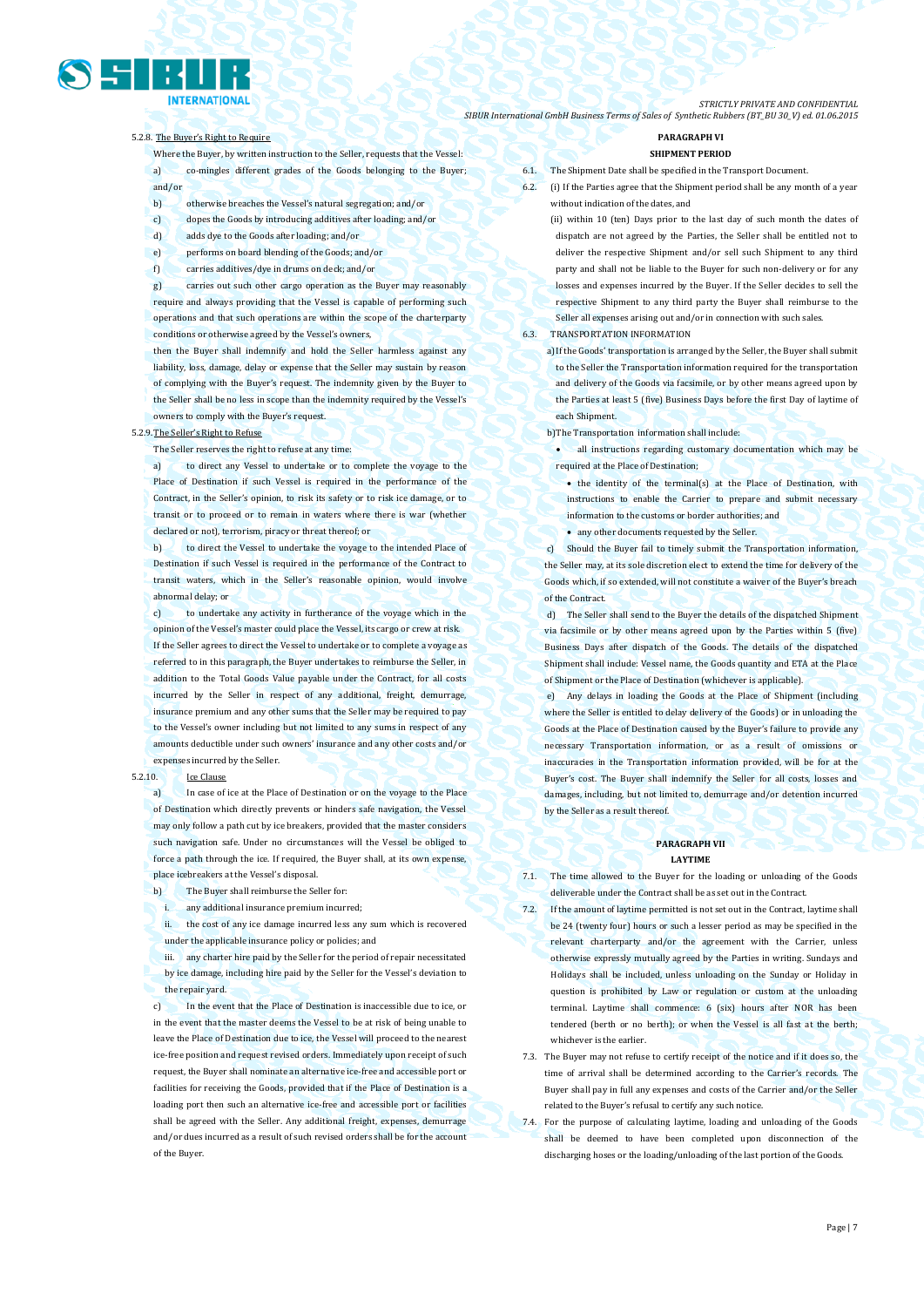

**PARAGRAPH VIII DEMURRAGE**

- 8.1. If the Goods are not loaded or unloaded (whichever is applicable) by the Party required to load or unload the Goods (whichever is applicable) within the time allowed in accordance with the laytime provisions of the Contract and/or hereof, such Party shall pay to the other Party demurrage in respect of the excess time at the rate set out in the Contract. Unless the Contract provides otherwise, no Force Majeure Event shall affect the running of the laytime or vary or excuse the obligation to pay demurrage. The Party required to load or unload the Goods shall indemnify the other Party for all demurrage costs resulting from delay in loading or unloading of the Goods by the Party required to load or unload the Goods.
- 8.2. Where no demurrage rate has been provided in the Contract, the demurrage rate shall be as set out in the relevant agreement with the Carrier and/or the terms and conditions of the charter party (as the case may be), if neither the agreement nor the terms and conditions of the charter party does not specify a demurrage rate, the rate shall be the market rate for the applicable means of Transport on the date of the completion of loading/unloading as shall be assessed by a mutually agreed independent broker. In the event that the Parties do not agree on a mutually acceptable broker, then each Party will appoint an independent broker and the two so appointed will appoint a third. The assessment that is the furthest away from the median will be discounted and the applicable demurrage rate will be the average of the two remaining assessments.
- 8.3. Unless the Contract provides otherwise, demurrage claims must be addressed to the other Party with complete supporting documentation within 9 (nine) months after the Delivery Date ; however, it shall not be considered as timebarred by this paragraph. The Parties consider this period reasonable as they agree that customarily carriers make demurrage claims within approximately 6 (six) months after the Delivery Date.
- 8.4. Demurrage claims shall be considered within 30 (thirty) Days after their receipt by the relevant Party and shall be paid by the relevant Party not later than 14 (fourteen) Days after the invoice receipt from the other Party. If no substantiated comments have been given within the specified 30 (thirty) Days period, the claim shall be deemed accepted.
- 8.5. If the Party required to load or unload the Goods (whichever is applicable) does not load or unload the Goods within the time allowed in accordance with the laytime provisions of the Contract , such Party shall be liable for demurrage even if such delay was caused by the fault or the failure of the Vessel or its master or crew, or if loading or unloading is suspended for the Vessel's own purposes. In such cases the Party in Default shall pay to the other Party all costs and expenses incurred by such other Party as a result thereof.
- 8.6. The demurrage caused by events such as accidents occurring to equipment that affects the loading or unloading of the Goods or fire in or near the loading facilities shall be determined in the appropriate charter party.
- 8.7. Notwithstanding clause 7.2. of PART VII of the General Conditions (ARBITRATION AND LAW), any dispute, controversy, claim or difference relating to or arising out of demurrage in delivery by sea due or alleged to be due under the Contract shall be referred to arbitration in London in accordance with the London Maritime Arbitrators Association (LMAA) Terms current at the time when the arbitration proceedings are commenced.
- 8.7.1. The referral shall be to three arbitrators. A party wishing to refer a dispute to arbitration shall appoint its arbitrator and send notice of such appointment in writing to the other party requiring the other party to appoint its own arbitrator within 14 (fourteen) days of that notice and stating that it will appoint its arbitrator as sole arbitrator unless the other party appoints its own arbitrator and gives notice that it has done so within the 14 (fourteen) days specified. If the other party does not appoint its own arbitrator and give notice that it has done so within 14 (fourteen) days specified, the party referring a dispute to arbitration may, without the requirement of any further prior notice to the other party, appoint its arbitrator as sole arbitrator and shall advise the other party accordingly. The award of a sole arbitrator shall be binding on both parties as if he had been appointed by agreement.
- 8.7.2. Nothing herein shall prevent the parties agreeing in writing to vary these provisions to provide for the appointment of a sole arbitrator.

*STRICTLY PRIVATE AND CONFIDENTIAL SIBUR International GmbH Business Terms of Sales of Synthetic Rubbers (BT\_BU 30\_V) ed. 01.06.2015*

> 8.7.3. In cases where neither the demurrage claim nor any counterclaim exceeds the sum of USD 10,000 (or such other sum as the parties may agree) the arbitration shall be conducted in accordance with the LMAA Small Claims Procedure as applicable at the time when the arbitration proceedings are commenced.

### **PARAGRAPH IX PRICE**

9.1. The Price for the Goods shall be determined in the Contract.

### **PARAGRAPH X PAYMENT TERMS**

### *Unless otherwise specified in this Business Terms general payment terms shall be in accordance with Part III ("GENERAL PAYMENT TERMS") of the General Conditions*

### **Section 10.1. Prepayment (advance payment)**

### *This Section 10.1 applies to Contracts specifying Prepayment , unless the Contract provides otherwise*

10.1.1. Buyer shall pay for the Goods as follows:

.

The Buyer shall pay one hundred per cent (100%) of the amounts specified in Seller's proforma invoice in advance of delivery within five (5) Business Days after the date of the invoice but no later than three (3) Business Days prior to the Goods' dispatch by the Manufacturer as indicated in the invoice.

ii. Buyer shall payt by wire transfer and without deduction or setoff into Seller's bank account and Buyer shall indicate the number and the date of the Contract/Amendment and proforma invoice number in the payment reference

iii. If the amount paid by Buyer as Prepayment for the Goods is less than the amount due to be paid for the Actual Contract Quantity or the Actual Monthly Quantity (as the case may be) Buyer shall pay the outstanding balance within five (5) Days of Seller's invoice for the balance.

iv. If the amount paid by Buyer as Prepayment for the Goods exceeds the amount due to be paid for the Actual Contract Quantity or the Actual Monthly Quantity (as the case may be) the Parties shall mutually agree whether (i) the difference will be applied to future Shipments, if applicable or (ii) the Seller shall return such difference between the amounts within five (5) Business Days of the signing of the Verification Act by the Parties.

### **Section 10.2. Post payment**

*This Section 10.2 applies to Contracts specifying Post payment*

10.2.1 Buyer shall pay one hundred per cent (100%) of the amounts specified in Seller's invoice not later than the date specified in the Contract. 10.2.2 Partial payments shall be allowed, subject to subsection 10.2.1 above.

### **Section 10.3. Letter of Credit**

#### *This Section 10.3 applies to Contracts specifying Letter of Credit*

of the Letter of Credit. Buyer shall procure issuance of the Letter of Credit within five (5) Business Days from the Longstop date in accordance with these Business Terms and the Contract.

10.3.2 Validity period of the Letter of Credit. The validity period for the Letter of Credit shall cover the payment period in the Contract plus thirty (30) Days, provided, however, that the total minimum validity period shall be no less than ninety (90) Days. Buyer shall procure that the validity period of the Letter of Credit shall be extended if a Force Majeure Event extends the payment period under the Contract.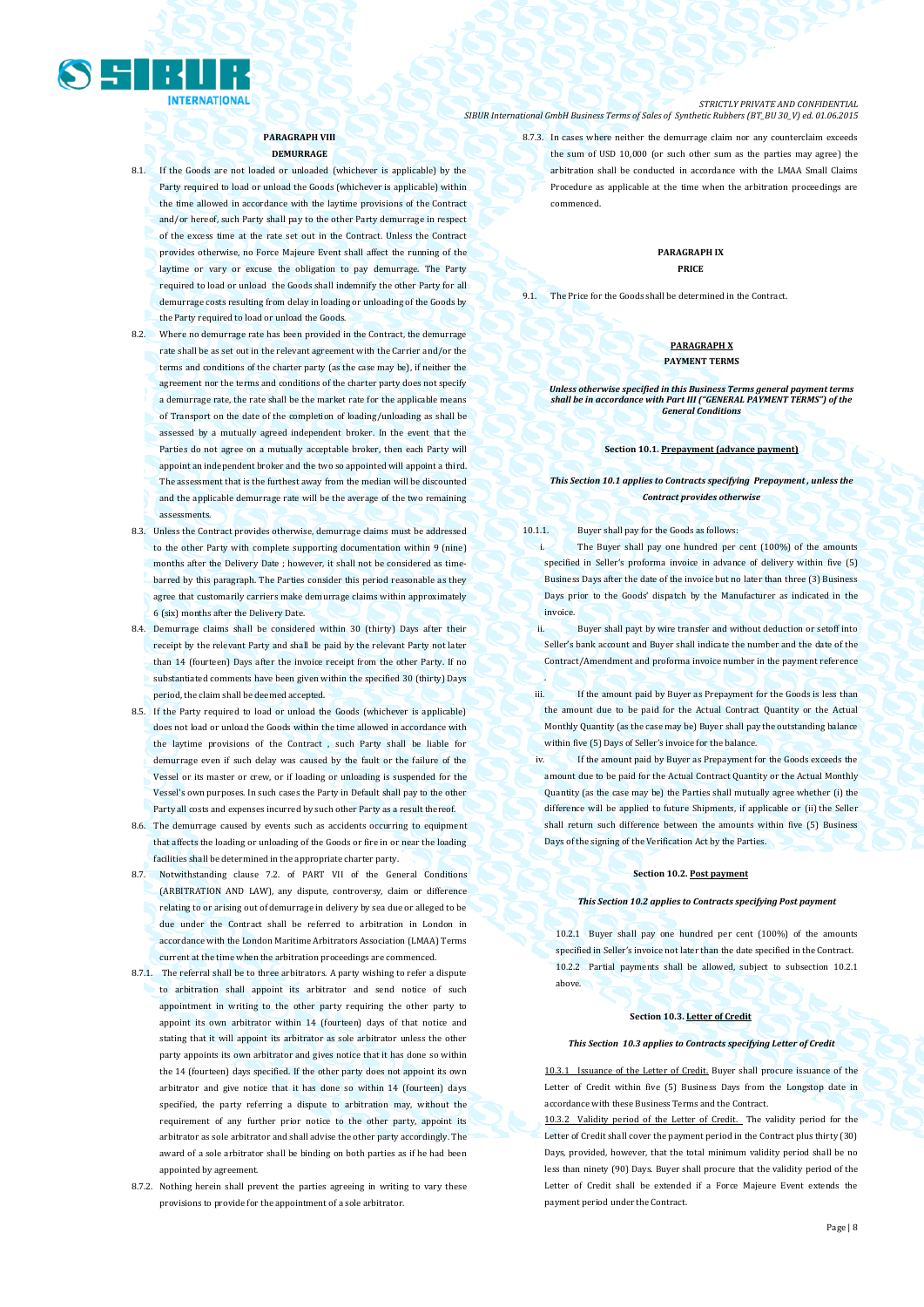

### 10.3.3 Documents

Buyer shall procure that:

(a) the only documents required to be presented by Seller to collect under the Letter of Credit shall be the following:

- i. Seller's invoice (fax or email copy); and
- ii. Transport Document;

(b) documents prepared in Russian are acceptable; and

(c) minor mistakes and misprints in the documents are acceptable. 10,3.4 Letter of Credit Conditions

The payment for the Goods shall be effected by Buyer as follows:

i. Buyer shall procure issuance in favour of Seller an irrevocable and divisible Letter of Credit payable at sight in strict accordance with the terms and from a bank and in a form confirmed in writing by Seller but in any case prior to the dispatch of Goods ;

Buyer shall provide Seller with the draft of such irrevocable Letter of Credit for Seller's preliminary written approval;

expenses in connection with the opening, amendment and utilisation of the Letter of Credit shall be paid by Buyer; and

iv. The Letter of Credit shall be issued in the amount of one hundred and ten per cent (110%) of the Price multiplied by the Shipment quantity of the Goods to be delivered.

### **Section 10.4. Security of the Buyer's Payment Obligations**

*This Section 10.4 applies to Contracts specifying the Security of the Buyer's payment obligations*

### **10.4.1 Stand-by Letter of Credit**

Issuance of Stand-by-Letter of Credit. The Buyer shall procure the issuance of a Stand-by Letter of Credit within five (5) Business Days from the Longstop date in accordance with these Business Terms and the Contract.

b) Validity period. The validity period for the Stand-by Letter of Credit shall be ninety (90) Days.

c) Stand-by-Letter of Credit procedure. If Buyer fails to pay one hundred per cent (100%) of the amount specified in Seller's invoice within the time specified in the Contract the Seller may immediately look to the Stand-By Letter of Credit against the presentation by Seller to Seller's bank (as specified in Seller's invoice) of the following documents:

> Seller's (Beneficiary) letter with the following statements (telex, fax or email acceptable):

- the Seller has delivered the Goods in conformity with the Contract and these Business Terms and the invoice has been sent to the Buyer; and
- payment of Seller's invoice for delivery of the Goods is properly due to the Seller, and such payment has not been made to the Seller by the Buyer within the terms of the Contract;
- ii. copy of the Seller's invoice (telex, fax or email acceptable);
- iii. Transport Document (telex, fax or email acceptable).

Stand-by Letter of Credit Conditions. Buyer shall pay for the Goods as follows:

**i.** Buyer shall procure issuance in favour of the Seller an irrevocable Stand-By Letter of Credit payable in accordance with the terms and from a bank and in a form confirmed in writing by Seller but in any case prior to the Goods' dispatch.

- **ii.** The Stand-By Letter of Credit shall be issued for the amount of one hundred and ten per cent (110 %) of the Planned Contract Quantity or the Planned Monthly Quantity (as the case may be) and shall be valid for a period specified in the Contract. Buyer shall procure the extension of the validity period of the Stand-by Letter of Credit to the extent that the payment period is extended by a Force Majeure Event.
- **iii.** Buyer shall provide Seller with a draft of such Stand-By Letter of Credit for Seller's preliminary written approval.

#### *STRICTLY PRIVATE AND CONFIDENTIAL SIBUR International GmbH Business Terms of Sales of Synthetic Rubbers (BT\_BU 30\_V) ed. 01.06.2015*

**iv.** Expenses in connection with the opening, amendment and utilisation of the Stand-By Letter of Credit shall be paid by Buyer.

**v.** Any and all costs, loss or damage incurred by Seller as a result of Buyer's failure to comply with this Clause shall be for Buyer's account and Seller shall indemnify Seller and hold it harmless against all such costs, loss and damage.

#### **10.4.2 Parent company guarantee**

Upon Seller's request, Buyer shall provide Seller with, and shall procure delivery to Seller of, Buyer's parent company guarantee securing the performance of all the Buyer's obligations under the Contract (including these Business Terms and the General Conditions). Such guarantee shall be provided within ten (10) Business Days after Seller's request and shall be in writing, in a form satisfactory to the Seller and issued for the term of the Contract plus six (6) months. If Buyer has no parent company satisfactory to Seller, the guarantee may be issued by an Affiliate(s) or other third party(ies) as agreed with Seller

Seller is not obliged to deliver the Goods until the requested guarantee is duly furnished and Buyer shall reimburse to Seller upon demand any and all related costs in connection with such delay. If Buyer delays the provision of the guarantee for more than ten(10) Business Days, Seller is entitled to terminate the Contract by written notice to Buyer.

### **10.4.3 Bank guarantee**

The Buyer shall provide Seller with an irrevocable and unconditional bank guarantee issued in favour of Seller and securing the performance of all of Buyer's obligations under the Contract. The bank guarantee shall be provided within ten (10) Business Days after the date of signing of the Contract and shall be issued for an amount and by a bank previously confirmed in writing by Seller but in any case prior to the Goods' dispatch. The bank guarantee shall be issued for the term of the Contract plus thirty (30) calendar days and shall be transferred by SWIFT or other interbank communications system via the bank of the Seller. Buyer shall procure issuance of and any amendment to the bank guarantee at its own expense.

Seller is not obliged to supply the Goods until the requested bank guarantee is duly furnished and the Buyer shall pay to Seller any and all related costs in connection with such delay. If the Buyer delays the provision of the bank guarantee for more than ten (10) Business Days, Seller may elect, at its own discretion, either to (di) change the payment terms of the Goods to Prepayment (Section 10.1. hereof), or (ii) suspend the performance of the Contract, or (iii) unilaterally terminate the Contract. Such suspension and/or termination shall not entitle the Buyer to claim for liquidated damages.

### **10.4.4 Reinstatement of Guarantee**

If any guarantee, including but not limited to bank guarantee, of a parent company or of any other third party(ies) specified in the Section 10.4.3. hereof and/or the Letter of Credit, and/or the Stand-by Letter of Credit, which were provided by the Buyer to the Seller in accordance herewith, ("Guarantees") ceases or threatens to cease to be effective and/or valid due to Sanctions, bankruptcy, insolvency, reorganization, liquidation, revocation of a licence or similar proceedings in respect of bank, parent company or any other third party(ies) specified in the Section 10.4.2. hereof, and/or for any other reason, not related to the Seller, prior to the term herein stipulated, the Buyer shall procure the reissuance ofsuch Guarantee in compliance herewith, promptly but not later than ten (10) Days from the occurrence of any event indicated in this Section. Where Buyer fails to procure reinstatement of any Guarantee within the specified term, Seller is entitled upon written notice to Buyer to suspend performance of all and any obligations hereunder until the new Guarantee is provided, and/or cancel and/or resell or otherwise dispose of the Goods to any third party. Seller shall be not liable for such suspense of the obligation's(s') performance, and/or cancellation, and/or resale and any other disposal of the Goods. Buyer may not make any claims in connection with such acts of the Seller notwithstanding anything to the contrary herein and in the applicable Law.

In any case the Buyer shall reimburse to the Seller within seven (7) days from receipt of a written demand all and any costs, charges, expenses and losses, including related to storage, transport, resale and disposal of the Goods, demurrage incurred by the Seller in connection with non-performance or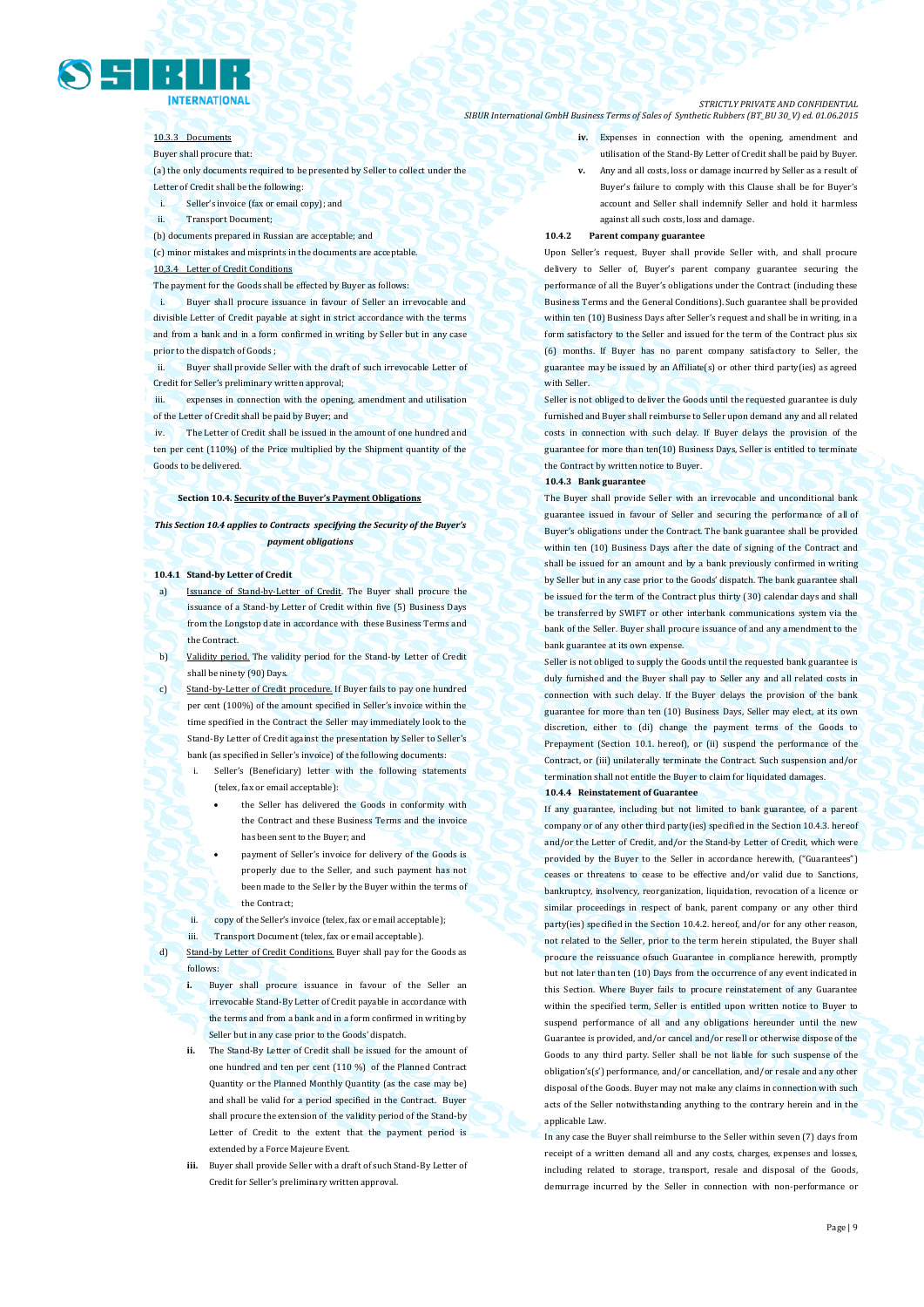

improper performance of obligation for the Guarantee's/Guarantees' reissue by the Buyer.

### **PARAGRAPH XI RESPONSIBILITIES OF THE PARTIES**

11.1. Delivery liquidated damages

- For each full Week of delay in Seller's delivery ofs the Goods commencing thirty (30) Days after the latest date within the Shipment period as specified in the Contract, the Buyer shall be entitled to demand liquidated damages from the Seller for such delivery delay in the amount equal to 0.1% (one tenth of one per cent) of the Price for the late delivered Goods per Day, up to a maximum of 10% (ten per cent) of the Price for the late delivered Goods.
- b. The Parties acknowledge and agree that in no event shall the Seller be considered to be in breach under the Contract due to any late delivery and the Buyer shall not be entitled to liquidated damages until the Seller is at least more than 30 (thirty) Days late under the terms and conditions specified in the Contract. The Seller shall not be liable to the Buyer in liquidated damages for delay caused by a Force Majeure Event, failure or default on the part of the Buyer, or where the Seller is entitled to delay delivery pursuant to the terms of the Contract.
- The Parties acknowledge and agree that in no event shall the Seller be considered to be in breach under the Contract due to any late delivery or nondelivery of the Goods and the Buyer shall not be entitled to claim any losses, or liquidated damages, or any other claims in case of the planned Manufacture production capacity repair; provided that the Seller shall notify the Buyer of such repair not later than one week prior to the month when the repair is planned. The Parties acknowledge and agree that Seller's notification of the repair is enough and sufficient evidence and confirmation of the planned repair.
- d. THE LIQUIDATED DAMAGES SET FORTH HEREUNDER TOGETHER WITH THE RIGHT OF TERMINATION SET OUT IN SECTION 12.3. HEREOF SHALL BE THE BUYER'S SOLE AND EXCLUSIVE REMEDIES FOR ANY LATE DELIVERY OF ANY GOODS OR PART THEREOF AND THE SELLER SHALL HAVE NO FURTHER LIABILITY WHATSOEVER, WHETHER IN CONTRACT, TORT (INCLUDING NEGLIGENCE OR STRICT LIABILITY).
- 11.2. Interest for late payment. In case the Buyer fails to comply with the terms of the payment set out in the Contract the Buyer shall pay to the Seller interest at the lesser of (i) one month LIBOR plus 4% (four per cent) per annum of the outstanding amount or (ii) the maximum allowed by applicable Law.
- 11.3. Suspension. If the conditions or terms of payment are breached by the Buyer the Seller may, at the Seller's option, either suspend delivery of the Goods to the Buyer or unilaterally terminate the Contract. Such suspension shall not constitute a delay for the purposes of liquidated damages.
- 11.4. Late acceptance. In the event that the Buyer fails or refuses to accept delivery of the Goods or any part thereof pending laytime (i.e. have not commenced the accepting and unloading/loading of the Goods as the case may be; or furnished the Seller with explanation of delay and further instructions as regards the Goods satisfactory for the Seller); provided that such Goods have been delivered in accordance with the terms of the Contract, without prejudice to the Seller's other rights under the Contract or the applicable Law, the Seller is entitled to pass the Goods to a proximate logistic company or keeper at the Buyer's risk and expense of which the Buyer shall be notified within reasonable time. The Seller is entitled to exercise its right hereunder irrespective of whether the title to the Goods has passed to the Buyer under the Contract or not. The quantities of the Goods passed confirmed by such a logistic company or keeper shall be deemed as due confirmation of the quantities of the Goods delivered by the Seller; the term for quality claims for the Goods specified in Section 2.8. hereof shall commence as of the expiration of the laytime. The Seller shall be entitled to claim without limitation all and any transport and/or insurance cancellation costs, storage costs, additional transport costs, customs duties, demurrage and other similar or related costs and all expenses arising out of or in connection with such late acceptance from the Buyer till the moment when the Goods are taken by the Buyer.

11.5. The Seller's disposal rights. In the event that the Buyer (or the Buyer's authorized representative, or the Buyer's Carrier, etc.) fails or refuses to accept delivery of the Goods or any part thereof within 5 (five) Days of the due date mutually agreed by the Parties, entirely without prejudice to the Seller's other rights under the Contract or the applicable Law, the Seller shall at its sole discretion be entitled to sell the quantity of the Goods which were not taken by the Buyer. The Seller is entitled to exercise its right hereunder irrespective of whether the title to the Goods has passed to the Buyer under the Contract or not. The Seller is also entitled either (i) to demand the Buyer to reimburse all Seller's costs of sale including, without limitation, storage costs, additional transport costs, customs duties, and other similar or related reasonable costs and expenses together with any difference in the price obtained for the Goods when compared to the Price of the Goods set out in the Contract: or (ii) to deduct the amount of the received advance payment (applicable to the prepayment) for the damages incurred by the Seller as a result of such refusal; after calculating the damages the remaining part of the advance payment shall be either returned to the Buyer or offset against further **Shipments** 

### 11.6. Limitation of liabilities

- UNDER NO CIRCUMSTANCES SHALL EITHER PARTY BE LIABLE WHETHER IN THE CONTRACT, IN TORT (INCLUDING GROSS NEGLIGENCE), UNDER ANY WARRANTY OR OTHERWISE, FOR ANY INDIRECT, SPECIAL, INCIDENTAL OR CONSEQUENTIAL DAMAGES OR FOR EXEMPLARY OR PUNITIVE LOSSES OR DAMAGES, OR ANY LOSS OF PROFITS (SAVE IN RELATION TO SELLER'S LOSS OF PROFIT ARISING FROM THE BUYER'S FAILURE OR REFUSAL TO TAKE OR ACCEPT DELIVERY OF THE GOODS OR ANY PART THEREOF CONTRARY TO THE TERMS OF THE CONTRACT) OR REVENUES, OR ANY COST OF LABOR, RESULTING FROM OR ARISING OUT OF OR IN CONNECTION WITH THE GOODS OR SELLER'S PERFORMANCE UNDER, OR BREACH OF, THE CONTRACT, EVEN IF THE PARTIES HAVE BEEN ADVISED OF THE POSSIBILITY OF SUCH DAMAGES. EACH PARTY SHALL UNDERTAKE ITS BEST EFFORTS TO MITIGATE ITS LOSSES.
- b. FOR THE AVOIDANCE OF DOUBT, EITHER PARTY MAY SEEK TO RECOVER FROM THE DEFAULTING PARTY ANY ACTUAL DIRECT DAMAGES INCURRED AS A RESULT OF THE DEFAULTING PARTY'S BREACH OF CONTRACT (INCLUDING, BUT NOT LIMITED TO, REASONABLE ATTORNEYS' FEES AND COSTS); PROVIDED, HOWEVER, THAT NOTWITHSTANDING ANYTHING CONTAINED HEREIN, TO THE FULL EXTENT PERMITTED BY APPLICABLE LAW, IN NO EVENT SHALL THE SELLER'S LIABILITY IN CONNECTION WITH THE GOODS OR THE CONTRACT EXCEED THE TOTAL GOODS VALUE (INCLUDING, BUT NOT LIMITED TO TRANSPORTATION COSTS, STORAGE COSTS, ETC.) PAID TO THE SELLER BY THE BUYER FOR THE GOODS.
- c. UNDER NO CIRCUMSTANCES SHALL THE SELLER BE LIABLE FOR THE BUYER'S LOSS OF PROFIT, NON RECEIPT OF REVENUE, BUSINESS INTERRUPTIONS, THE SUSPENSION OF COMMERCIAL ACTIVITIES, OR FOR ANY INDIRECT LOSS IRRESPECTIVE OF ITS CHARACTER AND REASON.
- d. BOTH PARTIES ACKNOWLEDGE AND AGREE THAT THE EXCLUSIVE REMEDIES AND LIMITATIONS OF LIABILITIES SET FORTH HEREIN WERE BARGAINED FOR ON AN EQUAL FOOTING AND ARE CONDITIONS OF THE **CONTRACT**
- e. NOTHING IN THE CONTRACT SHALL LIMIT OR EXCLUDE THE LIABILITY OF EITHER PARTY FOR DEATH OR PERSONAL INJURY RESULTING FROM ITS NEGLIGENCE OR FOR FRAUDULENT MISREPRESENTATION.
- f.Adverse Weather. The Parties shall not be liable for delay caused by adverse weather. Notwithstanding the customary rules at the Place of Destination the Parties agree to evenly split losses caused by the adverse weather conditions and beyond the insurance coverage or other compensation from third parties.

### **PARAGRAPH XII DURATION**

12.1. The Contract shall come into effect on the Effective Date and, subject to observance of Sections 12.2-.12.3. hereof shall continue in force until all obligations have been fulfilled (unless earlier terminated hereunder or the Parties agreed otherwise in writing) and in the part of payments – until such time that same are made in full.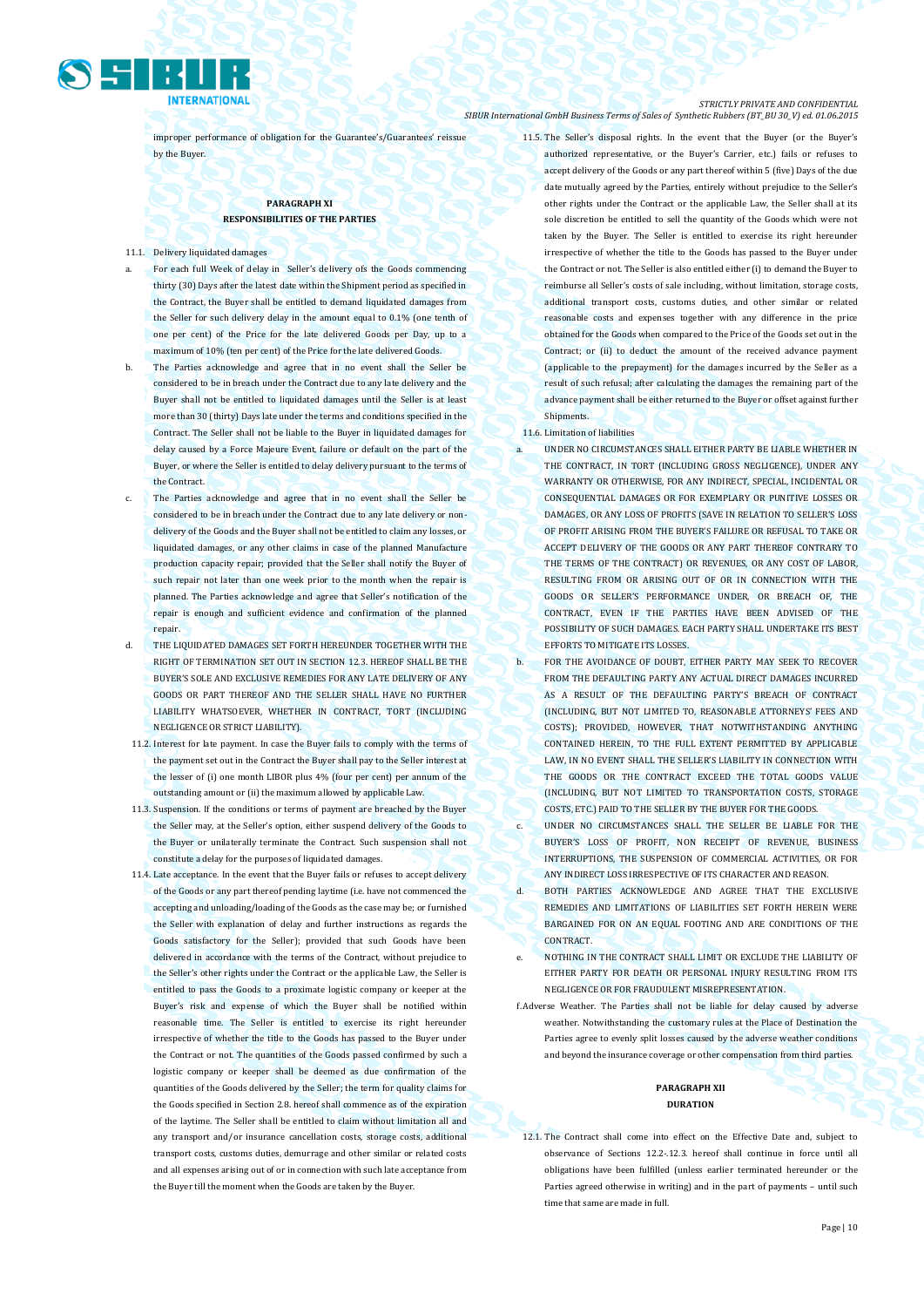- 12.2. Buyer's default
- a) The Seller may, at its sole discretion and in addition to any other legal remedies it may have, upon giving written notice to the Buyer suspend all deliveries under the Contract and/or unilaterally terminate the Contract where:
	- i. the Buyer is in breach of any condition of the Contract;
		- ii. delivery or unloading of the Goods is delayed due to any cause(s) attributable to the Buyer and such delay is not excused by any other provision of the Contract;
		- iii. loading or unloading of the Goods is delayed by more than 10 (ten) hours after the NOR has been tendered due to reasons attributable to the Buyer;
		- iv. the Buyer or its parent company commences, or becomes the subject of, any bankruptcy, insolvency, reorganization, administration, liquidation or similar proceeding or is in the Seller's reasonable opinion expected to be unable or unwilling to pay its debts as the same become due;
		- v. the Buyer or its parent company ceases or threatens to cease to function as a going concern or conduct its operations in the normal course of business;
		- vi. a creditor attaches or takes possession of all or a substantial part of the assets of the Buyer or its parent company; or
	- vii. if applicable, the Buyer delays the provision of the parent company guarantee or other security of its obligations as provided in the Contract for more than 10 (ten) Business Days.
- b) Where the Seller suspends delivery of the Goods due to any of the events referred to under the Section 12.2. a) hereof, the Seller may, so long as such event is continuing, at any time unilaterally terminate the entire Contract.
- c) Where, pursuant to the provisions of Section 12.2. hereof, the Seller, under the Contract providing for multiple Shipments, temporarily suspends the delivery of the Shipment and then decides to resume delivery of the Shipments under the Contract, the Seller may cancel the suspended delivery of Shipment and shall be under no obligation to make up for any quantity of the Goods that would have been delivered to the Buyer but for such suspension.
- d) Where the Contract provides for multiple Shipments then the rights given to the Seller in the Section 12.2. hereof, apply to all such Shipments where the Seller is allowed to terminate in respect of one Shipment, then it is entitled to terminate all the remaining Shipments.
- e) Any termination of the Contract by the Seller shall be without prejudice to the rights and obligations of each Party as accrued on the date of termination. 12.3. Seller's default
- a) The Buyer may at its sole discretion, and in addition to any other legal remedies it may have, upon giving notice to the Seller terminate the Contract,
- where the Seller, for any reason whatsoever, is in a material breach of any conditions of the Contract.
	- b) In relation to multiple Shipments under the Contract, the Buyer's right to terminate under this Section 12.3. hereof or otherwise, only applies to the Shipment in respect of which the Seller is in breach and not to future **Shinments**
- c) Any termination of the Contract by the Buyer shall be without prejudice to the rights and obligations of each Party as accrued at the date of termination.
- 12.4. In the event of termination of the Contract by either Party pursuant to the provisions of Section 12.2. or Section 12.3. hereof then, save where the Buyer has terminated only part of a multiple Shipments under the Contract, and in addition to any direct losses arising from the default or breach, the Party so terminating shall be entitled to claim damages from the Party in default as if the Party in default had failed to deliver or failed to accept, as the case may be, such quantity of the Goods as remained to be delivered under the Contract at the date of termination.